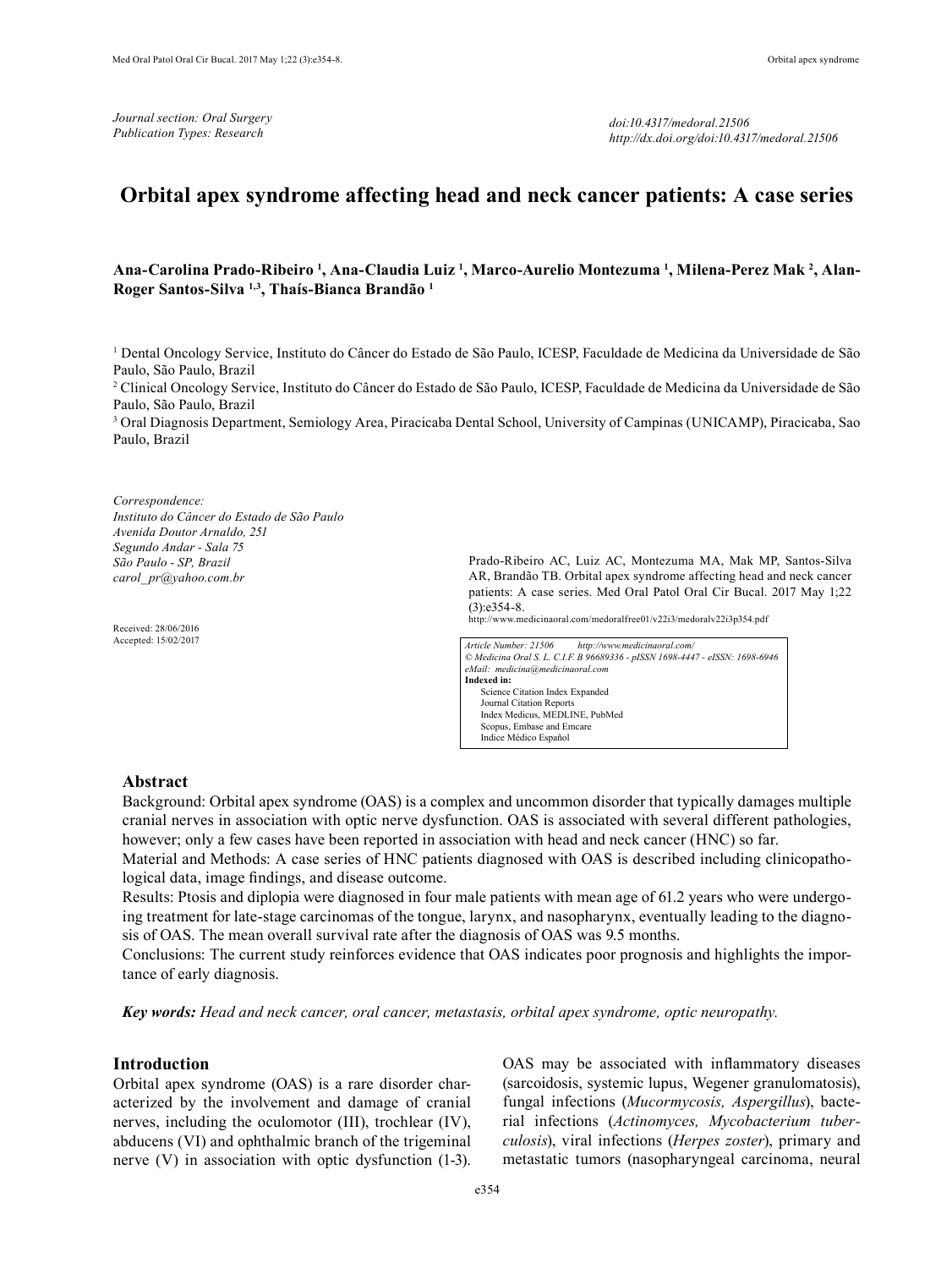tumors, metastatic tumors, lymphomas and leukemia) as well as trauma (sinonasal surgery), among others  $(mucoceles)(1,2)$ .

From a clinical point of view, patients diagnosed with OAS initially present visual loss and ophthalmoplegia, such as proptosis, ptosis, fixed dilated pupil, and diplopia. Associated periorbital pain may also develop in these patients (1-3).

Apparently, the association of OAS and head and neck cancer (HNC) is considered to be exceptionally rare, with only a few cases published in the English-related literature so far (4,5). Therefore, the aim of the present case series was to report four additional cases of OAS diagnosed in patients undergoing treatment for advanced carcinomas of the head and neck region, including tumors of the tongue, larynx, and nasopharyns. In addition, clinic and image data relevant for diagnosis will be discussed in the light of the scientific literature pertinent to OAS.

# **Material and Methods**

This is a retrospective case description report based on patients who were undergoing dental treatment at the Dental Oncology Service of the Instituto do Cancer do Estado de Sao Paulo (ICESP), from March 2011 to January 2013. In order to be included in this case series, the patients had to present a confirmed diagnosis of HNC and develop ocular alterations or ophthalmoplegia. Complete medical information including demographic and clinicopathologic data, diagnostic head and neck imaging and post-cancer treatment follow-up also had to be complete and fully available at the patients' medical charts.

This retrospective study was reviewed and approved by the Ethics Committee of the University of Sao Paulo Medical School, Sao Paulo, Brazil (study protocol number 882,731).

# **Results**

Four patients with a previous history of head and neck carcinomas were included in this case series. All of the patients were men, with a mean age of 61.2 years at the time of diagnosis, presenting advanced stage tumors with a previous history of tobacco and alcohol consumption. Detailed demographic and clinicopathological information are presented in tables 1 and 2. Illustrative images of the patients are presented in figures 1,2 and 3.

# **Discussion**

HNC is the sixth most common cancer worldwide (6,7), accounting for an annual incidence of approximately 700,000 cases (nearly 5% of all cancers) and almost 375,000 deaths (7). HNC primarily affects men between the sixth and the seventh decades of life. Smoking and alcohol use are the major risk factors (8). In accordance

|  | Table 1. Demographic and clinicopathological features of head and neck cancer patients diagnosed with orbital apex syndrome. |  |  |  |
|--|------------------------------------------------------------------------------------------------------------------------------|--|--|--|
|  |                                                                                                                              |  |  |  |
|  |                                                                                                                              |  |  |  |
|  |                                                                                                                              |  |  |  |

| Patient        | Gender, age           | <b>Cancer diagnosis</b>                               | <b>Clinical Stage</b>        | <b>Cancer treatment</b>                                                                                                                        | <b>Cancer risk factors</b>                                                                                                          |
|----------------|-----------------------|-------------------------------------------------------|------------------------------|------------------------------------------------------------------------------------------------------------------------------------------------|-------------------------------------------------------------------------------------------------------------------------------------|
|                | Male, 73<br>years old | Tongue (lateral<br>border) squamous<br>cell carcinoma | T3N2bM0                      | Glossectomy<br>Partial<br>and radical bilateral<br>neck dissection; 3D<br>conformal radiothera-<br>py (66 Gy); chemother-<br>apy (Carboplatin) | Tobacco (20 cigarettes/<br>day, during 57 years) and<br>alcohol (1 L distilled spir-<br>its/day, during 50 years)<br>consumption    |
| $\overline{2}$ | Male, 70<br>years old | Larynx squamous<br>cell carcinoma                     | <b>T4N3M0</b>                | 3D conformal radio-<br>therapy (70 Gy)                                                                                                         | Tobacco (40 cigarettes)<br>day, during 10 years) and<br>alcohol (1.5 L distilled<br>spirits/day, during<br>50<br>years) consumption |
| 3              | Male, 53<br>years old | Nasopharyngeal<br>carcinoma                           | T4N3M1<br>(liver metastasis) | Palliative<br>treatment:<br>3D conformal radio-<br>therapy $(40 \text{ Gy})$ ; che-<br>motherapy (Cisplatin<br>and 5 fluorouracil)             | Tobacco (20 cigarettes/<br>day, during 12 years) and<br>alcohol (1 L distilled spir-<br>its/day, during 12 years)<br>consumption    |
| 4              | Male, 49<br>years old | Nasopharyngeal<br>carcinoma                           | T4N3M1<br>(bone metastasis)  | Palliative<br>treatment:<br>3D conformal radio-<br>therapy (30 Gy); che-<br>motherapy (Cisplatin<br>and 5-fluorouracil)                        | Tobacco (20 cigarettes/<br>day during<br>30 years)<br>smoking                                                                       |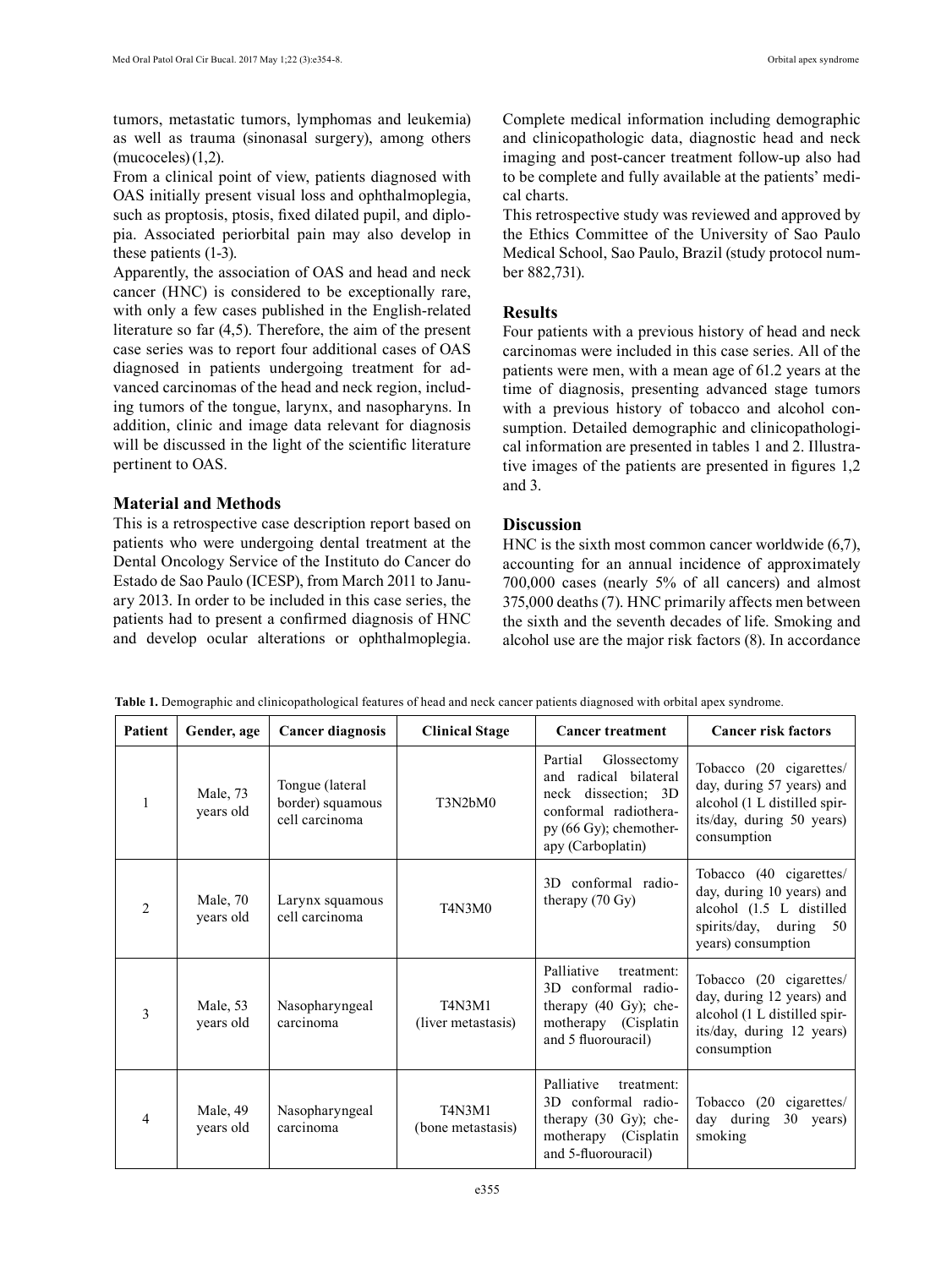| <b>Patient</b> | <b>Diagnosis</b><br>timing                                     | <b>Ocular alteration</b>                                                                                        | <b>Image features</b>                                                                                                                                                                           | <b>Involved</b><br><b>Cranial Nerve</b>          | <b>Medical follow-up</b>                                                                                                                              |
|----------------|----------------------------------------------------------------|-----------------------------------------------------------------------------------------------------------------|-------------------------------------------------------------------------------------------------------------------------------------------------------------------------------------------------|--------------------------------------------------|-------------------------------------------------------------------------------------------------------------------------------------------------------|
| $\mathbf{1}$   | 4 months after<br>chemoradio-<br>therapy                       | Diplopia; facial<br>paresthesia (right side,<br>ipsilateral to tumor)<br>{Figure $1A$ }                         | Computed tomography:<br>hyperdense image<br>localized in the base of<br>the skull associated with<br>destruction of the right<br>sphenoid bone<br>(Figure 1B)                                   | Abducens (VI)                                    | <b>Disease</b><br>with<br>progression<br>progressive<br>ptosis<br>and sensory ataxia<br>(denied pain); died<br>9 months after the<br>diagnosis of OAS |
| $\overline{2}$ | During<br>radiotherapy<br>(19 <sup>th</sup> session,<br>38 Gy) | Ptosis;<br>ophthalmoplegia and<br>hearing loss (left side,<br>ipsilateral to<br>tumor) {Figure 2A}              | Computed tomography:<br>thickening of the left<br>pinna and external<br>conduit (Figure 2B)                                                                                                     | Oculomotor (III);<br>Vestibulocochlear<br>(VIII) | Died 9 months<br>after the diagnosis<br>of OAS                                                                                                        |
| 3              | During<br>radiotherapy<br>(2 <sup>nd</sup> session, 5)<br>Gy)  | Ptosis; blurred vision;<br>mydriasis and<br>ophthalmoplegia (left<br>side, ipsilateral to<br>tumor) {Figure 3A} | Magnetic<br>resonance<br>imaging:<br>hyperintense<br>image at the skull base<br>causing enlargement of<br>the left optical canal and<br>destruction of the left<br>sphenoid bone<br>(Figure 3B) | Oculomotor (III)                                 | Died 9 months<br>after the diagnosis<br>of OAS                                                                                                        |
| $\overline{4}$ | Concomitant<br>to cancer<br>diagnosis                          | Diplopia; progressive<br>visual loss (left side,<br>ipsilateral to tumor)<br>${Figure 3C}$                      | Magnetic resonance<br>imaging: mass involving<br>the left sphenoid bone<br>and causing hypoglossal<br>canal obliteration<br>(Figure 3D)                                                         | Trochlear $(IV)$ :<br>Hypoglossal (XII)          | Died 11 months<br>after the diagnosis<br>of OAS                                                                                                       |

**Table 2.** Clinicopathological features of orbital apex syndrome in head and neck cancer patients.



**Fig. 1.** A. Extraoral clinical aspect showing right eyelid ptosis. B. Axial CT (soft-tissue window display) demonstrating an extensive hyperdense image at the base of the skull associated with the sphenoid bone.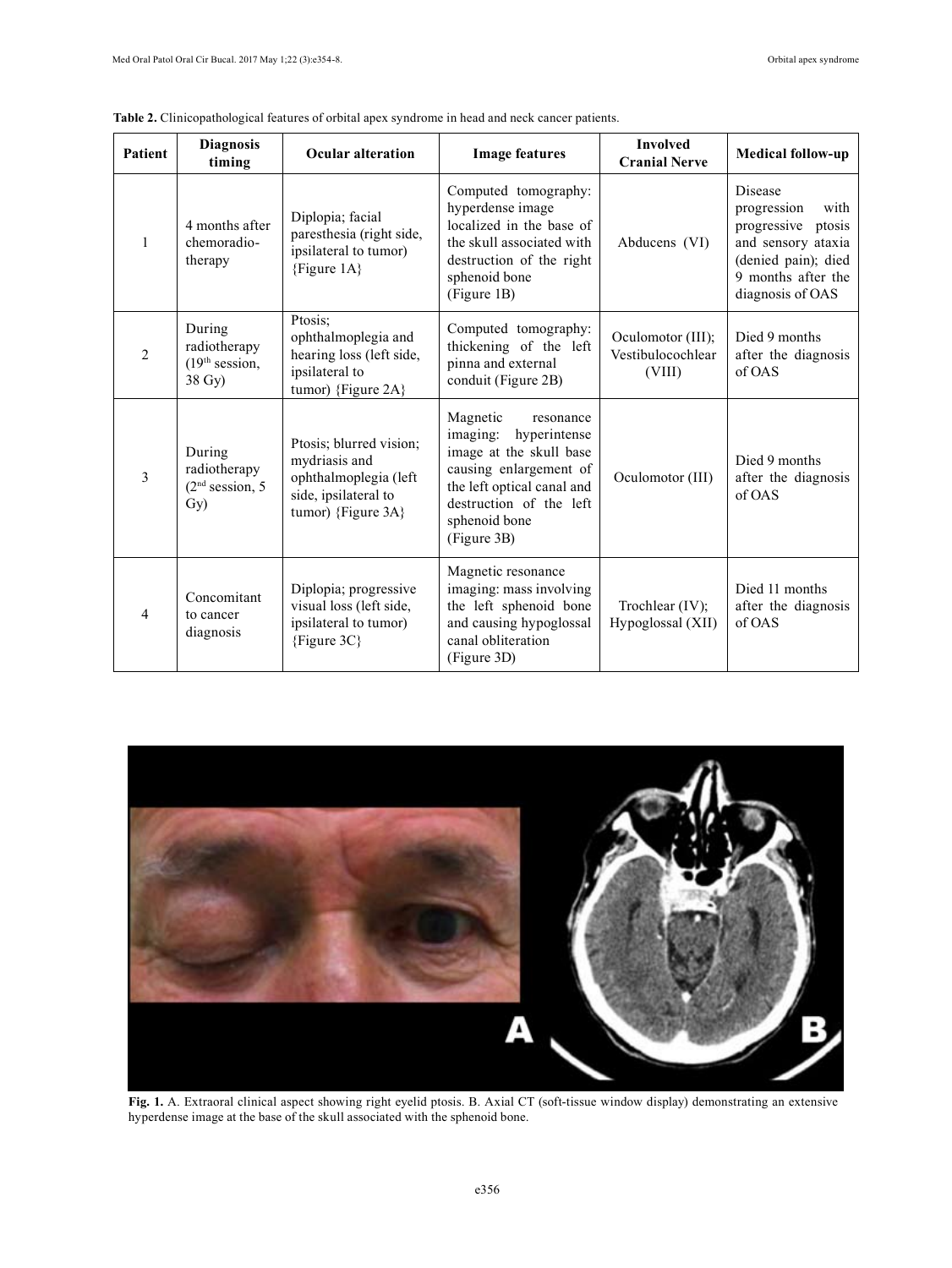

**Fig. 2.** A. Extraoral clinical image of the left eyelid ptosis. B. Axial CT (bone-window display) showing a thickening of the left pinna and external ear conduit.



**Fig. 3.** Patient 3. A. Extraoral clinical aspect showing left eyelid ptosis. B. Axial IMR (T2-weighted) demonstrating hyperintense image at the skull base causing enlargement of the left optical canal. Patient 4. C. Extraoral clinical aspect revealing fixed globe in the left eye. D. Axial IMR (T2-weighted) demonstrating a mass involving the left sphenoid bone and causing hypoglossal canal obliteration.

with the above-mentioned literature, all the patients in the current series were elderly men with a previous history of tobacco and alcohol abuse.

HNC patients tend to present a loco-regional spread of disease; the most common site of metastasis is the regional neck lymph nodes. Distant metastasis from HNC is considered a rare event (9-11). Kowalski *et al.* (10) evaluated 2,327 patients diagnosed with HNC and found

that only 3.8% of the patients had distant metastasis, while Alvi *et al.*, (9) reported a distant metastasis rate of 23%. Lung and bone were the most common distant sites for distant metastasis in both studies. Accordingly, advanced HNCs affected all of the patients included in the present case series.

The association between OAS and HNC is unusual. In this context, Whirth *et al.*, (5) recently reported a case